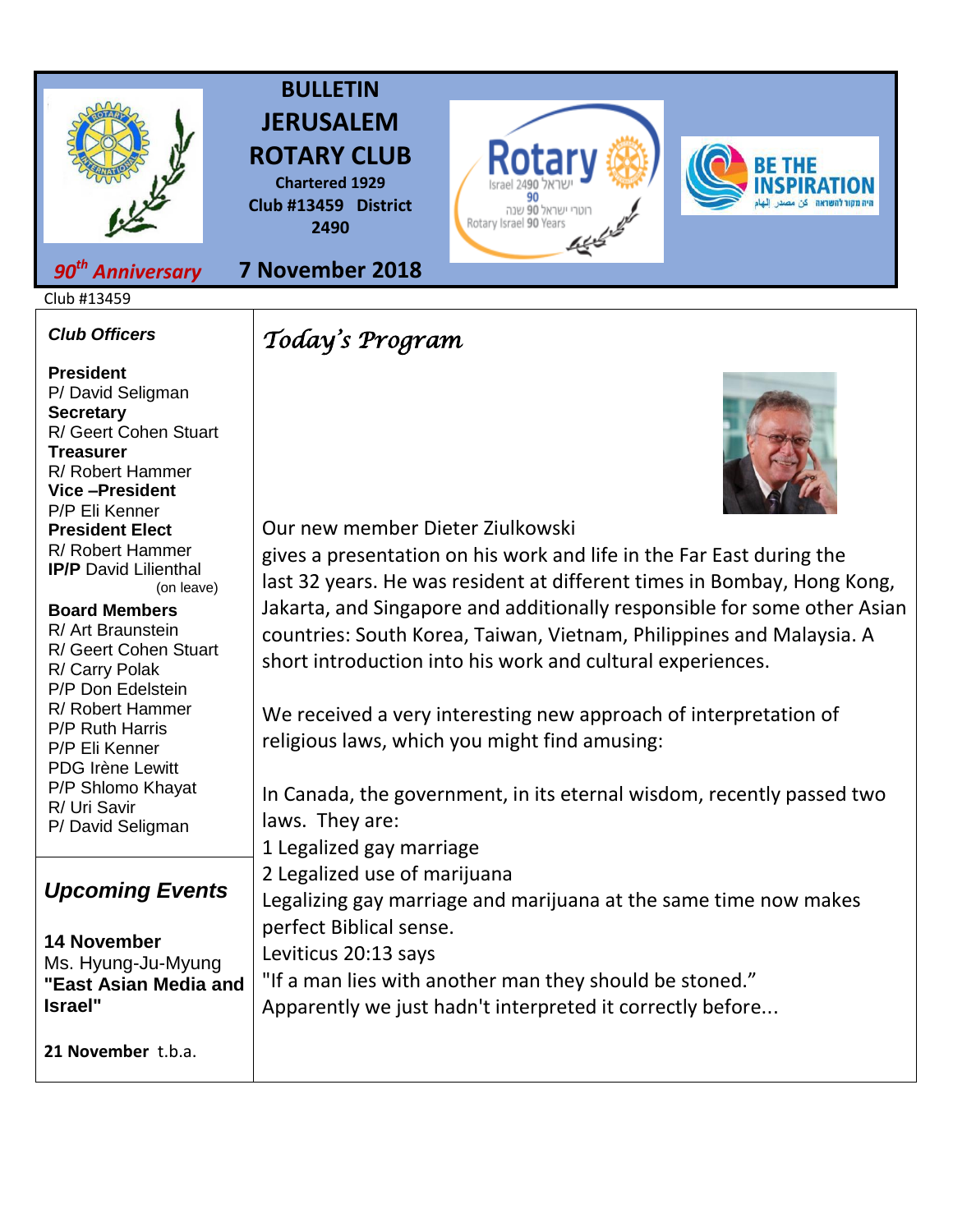We received below information from Rotary International. Always be careful when you receive an e-mail from an unknown source or the e-mail address looks weird (one example: the " .com " of a reputable sender appears before and not after the " $\omega$ " sign. If that is the case, certainly something is wrong): *Fake email targets Rotarians -*

*Scammers have created multiple email and social media accounts that impersonate RI President Barry Rassin, RI President-elect Mark Maloney, and General Secretary John Hewko, in an attempt to obtain money or personal information from Rotary members. Learn what you should do to protect yourself from these scams.*

Warmest congratulations to Uri and Evelyne Savir for their wedding anniversary on November 7 and to Sandi Darmon's birthday on November 11. Mazal Tov to all of you.

Last but not least: on November 11 at 11 minutes after 11.00 AM every year starts the 5<sup>th</sup> season of the year – the Carnival Season. A most important time of celebrations and crazy events in Central Europe and Brazil. To all of our friends who participate in one way or another in it – have a great time!

### *The President's Corner*



Our President David is not in town for around three weeks. Consequently and regretfully we will not have his wise words until his return late November. Our best wishes for a good time in Great Britain and a safe return to Jerusalem.



# *International Toast*

#### **Rotary Club of London, Great Britain**

During the coming calendar week, November 5 to 11, many historical events took place at different years in history. Below some of known and some, probably unknown happenings:

- On November 5, 1605 Catholic conspirator Guy Fawkes attempts to blow-up the British Parliament. Celebrated ever since as Guy Fawkes Day where his effigy is traditionally burned on a bonfire, accompanied by fireworks